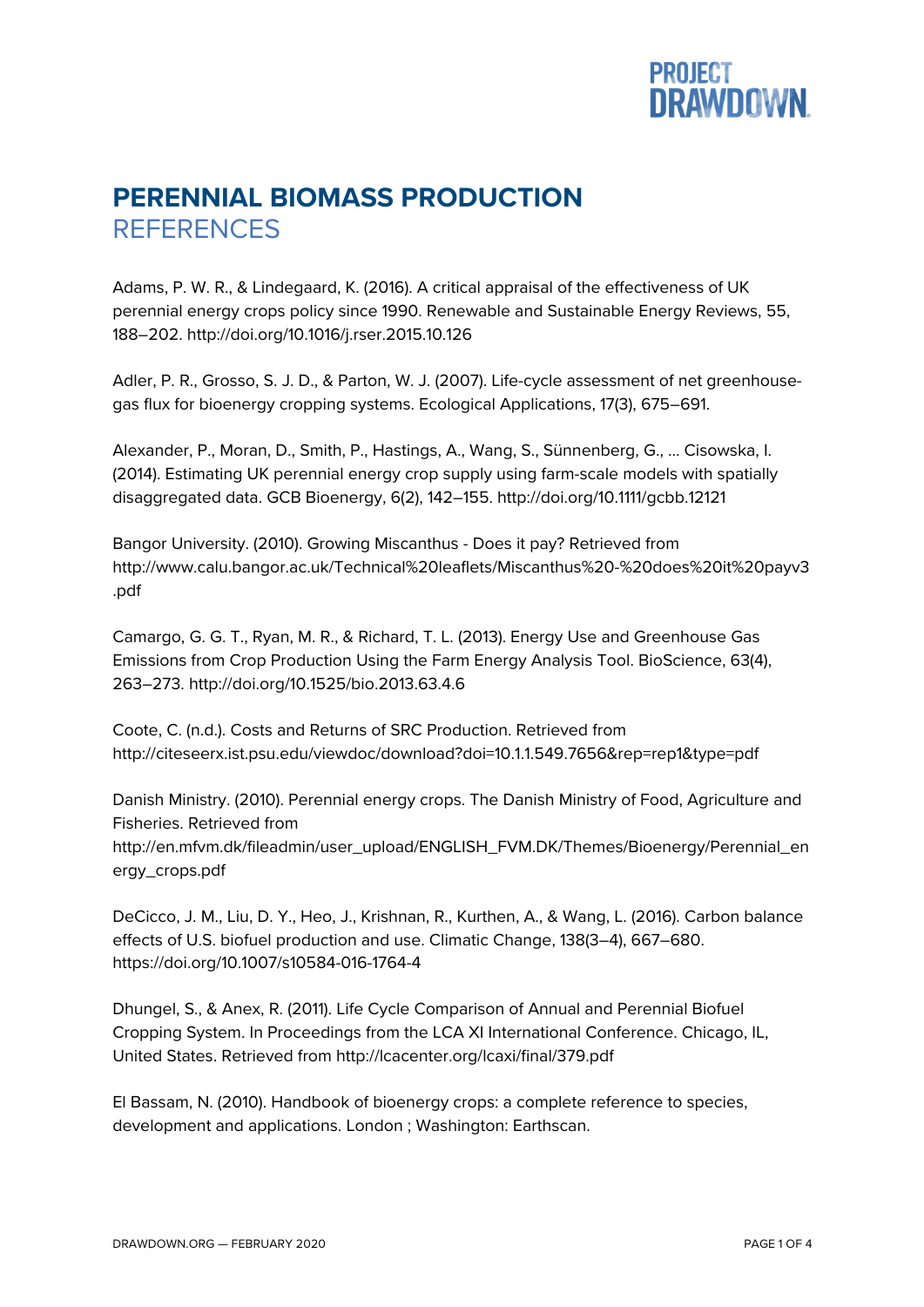Energy Use and Greenhouse Gas Emissions from Crop Production Using the Farm Energy Analysis Tool. (2013). BioScience, 63(4), 263–273. http://doi.org/10.1525/bio.2013.63.4.6

Georgescu, M., Lobell, D. B., & Field, C. B. (2011). Direct climate effects of perennial bioenergy crops in the United States. Proceedings of the National Academy of Sciences, 108(11), 4307– 4312.

Hamelin, L., Jørgensen, U., Petersen, B. M., Olesen, J. E., & Wenzel, H. (2012). Modelling the carbon and nitrogen balances of direct land use changes from energy crops in Denmark: a consequential life cycle inventory. GCB Bioenergy, 4(6), 889–907. http://doi.org/10.1111/j.1757- 1707.2012.01174.x

Hohenstein, W. G., & Wright, L. L. (1994). Biomass energy production in the United States: an overview. Biomass and Bioenergy, 6(3), 161–173.

Immerzeel, D. J., Verweij, P. A., van der Hilst, F., & Faaij, A. P. C. (2014). Biodiversity impacts of bioenergy crop production: a state-of-the-art review. GCB Bioenergy, 6(3), 183–209. http://doi.org/10.1111/gcbb.12067

IPCC. (2014). Climate Change 2014: Mitigation of Climate Change: Contribution of Working group II to the Fifth Assessment Report of the Intergovermental Panel on Climate Change. Cambridge, UK: Cambridge University Press.

Kartha, Sivan, & Dooley, Kate. (2016). The risks of relying on tomorrow's negative emissions' to guide today's mitigation action (Working Paper. 2016-08). Stockholm Environment Institute. Retrieved from https://www.sei-

international.org/mediamanager/documents/Publications/Climate/SEI-WP-2016-08-Negativeemissions.pdf

Lemus, R., & Lal, R. (2005). Bioenergy Crops and Carbon Sequestration. Critical Reviews in Plant Sciences, 24(1), 1–21. http://doi.org/10.1080/07352680590910393

Lovett, A., Sünnenberg, G., & Dockerty, T. (2014). The availability of land for perennial energy crops in Great Britain. GCB Bioenergy, 6(2), 99–107. http://doi.org/10.1111/gcbb.12147

Lychnaras, V., Rozakis, S., Soldatos, P., Tsiboukas, K., & Panoutsou, C. (2007). Economic analysis of perennial energy crops production in Greece under the current CAP. In Proceedings of the 15th European Biomass Conference and Exhibition (pp. 7–11).

Meehan, T. D., Gratton, C., Diehl, E., Hunt, N. D., Mooney, D. F., Ventura, S. J., … Jackson, R. D. (2013). Ecosystem-Service Tradeoffs Associated with Switching from Annual to Perennial Energy Crops in Riparian Zones of the US Midwest. PLoS ONE, 8(11), e80093. http://doi.org/10.1371/journal.pone.0080093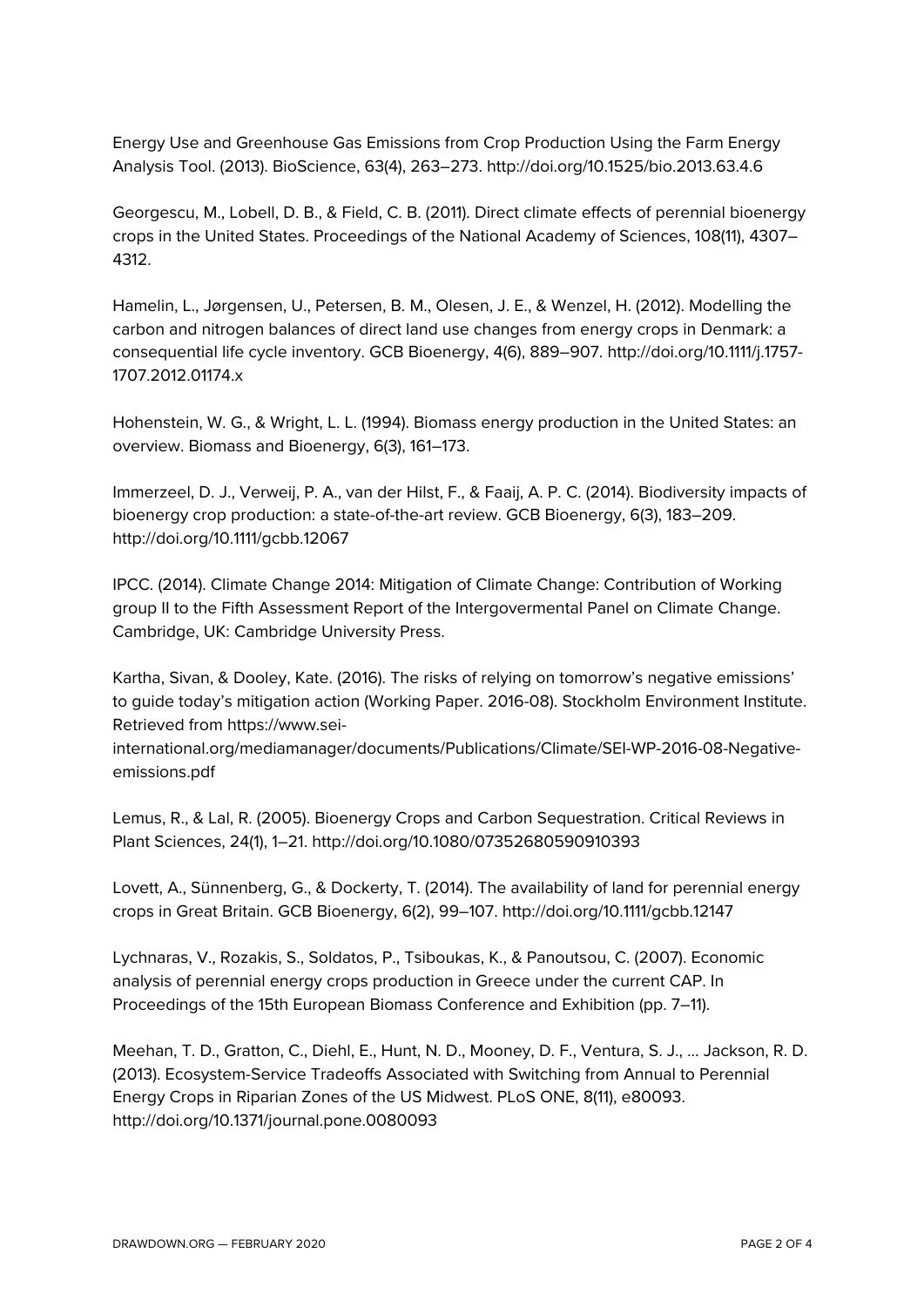Meyboom, R. H. (1976). [Anaphylaxis after the use of glafenine]. Nederlands Tijdschrift Voor Geneeskunde, 120(21), 926–927.

Monti, A., Fazio, S., & Venturi, G. (2009). Cradle-to-farm gate life cycle assessment in perennial energy crops. European Journal of Agronomy, 31(2), 77–84. http://doi.org/10.1016/j.eja.2009.04.001

REN21. (2015). Renewables 2015 Global Status Report. Retrieved from http://www.ren21.net/wp-content/uploads/2015/07/REN12-GSR2015\_Onlinebook\_low1.pdf

SAC. (2008). Willow short rotation coppice: Is it commercially viable? Scotland's Rural College. Retrieved from

http://www.sruc.ac.uk/download/downloads/id/103/willow\_short\_rotation\_coppice\_2008

Searchinger, T., Heimlich, R., Houghton, R. A., Dong, F., Elobeid, A., Fabiosa, J., … Yu, T.-H. (2008). Use of U.S. Croplands for Biofuels Increases Greenhouse Gases Through Emissions from Land-Use Change. Science, 319(5867), 1238–1240. https://doi.org/10.1126/science.1151861

Toensmeier, E. (2016). The carbon farming solution: a global toolkit of perennial crops and regenerative agriculture practices for climate change mitigation and food security. White River Junction, Vermont: Chelsea Green Publishing.

Turconi, R., Boldrin, A., & Astrup, T. (2013). Life cycle assessment (LCA) of electricity generation technologies: Overview, comparability and limitations. Renewable and Sustainable Energy Reviews, 28, 555–565. https://doi.org/10.1016/j.rser.2013.08.013

USDA. (2014). Volume 1 - Geographic Area Series - part 51 (2012 United States Census of Agriculture). Retrieved from https://www.agcensus.usda.gov/Publications/2012/Full\_Report/Volume\_1,\_Chapter\_1\_US/usv1 .pdf

U.S. Department of Energy. (2016). 2016 Billion-Ton Report: Advancing Domestic Resources for a Thriving Bioeconomy, Volume 1: Economic Availability of Feedstocks. (No. ORNL/TM-2016/160) (p. 448). Oak Ridge, TN: Oak Ridge National Laboratory. Retrieved from http://energy.gov/sites/prod/files/2016/08/f33/BillionTon\_Report\_2016\_8.18.2016.pdf

Valentine, J., Clifton-Brown, J., Hastings, A., Robson, P., Allison, G., & Smith, P. (2012). Food vs. fuel: the use of land for lignocellulosic "next generation" energy crops that minimize competition with primary food production. GCB Bioenergy, 4(1), 1–19. http://doi.org/10.1111/j.1757-1707.2011.01111.x